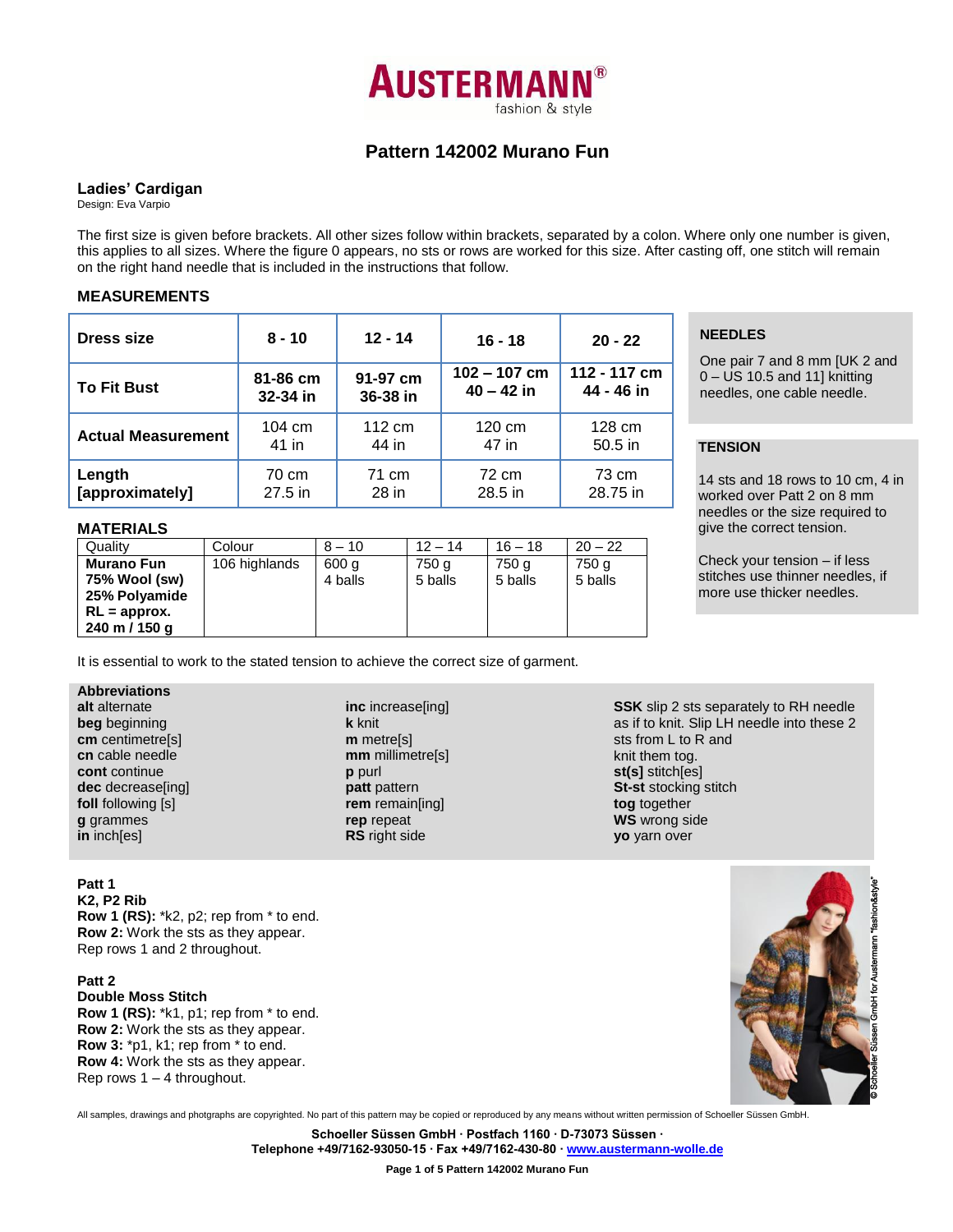

## **Patt 3**

**Cable Patt over 23 sts:** (width 12 cm, 4.75 in) If working from the chart, note that only RS rows of chart are shown. Work WS rows as they appear. **Row 1 (RS):** p5, k6, p1, k6, p5. **Rows 2, 4, 6, 8, 10 and 12 (WS):** Work the sts as they appear. Purl the yos. **Row 3:** p5, C6B (sl 3 sts to cn and hold to back of work, k3, k3 from cn), p1, C6F (sl 3 sts to cn and hold to front of work, k3, k3 from cn), p5. **Row 5:** p4, k2tog, k5, yo, p1, yo, k5, SSK, p4. **Row 7:** p3, k2tog, k5, yo, k1, p1, k1, yo, k5, SSK, p3. **Row 9:** p2, k2tog, k5, yo, k2, p1, k2, yo, k5, SSK, p2. **Row 11:** p1, k2tog, k5, yo, k3, p1, k3, yo, k5, SSK, p1. Rep these 12 rows throughout. **Patt 4**

**Stocking stitch** (St-st) RS rows k, WS rows p.

# **CARDIGAN**

## **BACK**

Using 7 mm needles, cast on 74 [80:86:92] sts

**1 st row (RS):** \*k2, p2; rep from \*, end k2 [p2:k2:p2].

**Row 2:** Work the sts as they appear.

These 2 rows form K2, P2 Rib.

Work in K2, P2 Rib for 8 cm from beg, ending with RS facing for next row.

Change to 8 mm needles.

**1 st and 2nd row (RS):** k1, \*k1, p1; rep from \* to last st, k1.

**2 nd row:** p1, work sts as they appear to last st, p1.

**3 rd row** k1, \*p1, k1; rep from \* to last st, k1.

**4 th row:** p1, work sts as they appear to last st, p1.

These 4 rows form Double Moss st. Work in Double Moss st until Back meas 20 cm from beg, ending with RS facing for next row. **Side shaping**

**Dec row (RS):** k1, work 2 sts tog, patt to last 3 sts, work 2 sts tog, k1.

Rep Dec row every foll 20<sup>th</sup> row 2 times more = 68 [74:80:86] sts.

Cont in patt as set until Back meas 51 cm from beg, ending with RS facing for next row.

### **Armhole shaping**

Cast off 3 [3:4:4] sts at beg of next 2 rows.

**Dec row (RS):** k1, work 2 sts tog, patt to last 3 sts, work 2 sts tog, k1.

Rep Dec row every foll alt row 2  $[3:3:5]$  times more = 56  $[60:64:66]$  sts.

Cont in patt as set until Back meas 68 [69:70:71] cm from beg, ending with RS facing for next row.

#### **Neck shaping**

**Next row (RS):** Patt 20 [22:24:25] sts, join 2<sup>nd</sup> ball of yarn and cast off centre 16 sts, patt 20 [22:24:25] sts.

Work each side of neck separately.

Cast off 3 sts once at inside neck edge.

When Back meas 70 [71:72:73] cm from beg, cast off rem 17 [19:21:22] sts each side for shoulders.

## **LEFT FRONT**

Using 7 mm needles, cast on 50 [53:56:59] sts. Work next row on RS as foll:

For Size 8 - 10: k1 (for St-st edge st); k2, (p2, k2) 4 times (for 18 sts K2, P2 Rib); p5, k6, p1, k6, p5 (for 23 sts Cable Patt); (k1, p1) 3 times, k1 (for 7 sts Double Moss st); k1 (for St-st edge st).

For Size 12 - 14: k1 (for St-st edge st); (k2, p2) 5 times, k1 (for 21 sts K2, P2 Rib); p5, k6, p1, k6, p5 (for 23 sts Cable Patt); k1, p1) 3 times, k1 (for 7 sts Double Moss st); k1 (for St-st edge st).

For Size 16 - 18: k1 (for St-st edge st); (k2, p2) 6 times (for 24 sts K2, P2 Rib); p5, k6, p1, k6, p5 (for 23 sts Cable Patt); (k1, p1) 3 times, k1 (for 7 sts Double Moss st); k1 (for St-st edge st).

For Size 20 - 22: k1 (for St-st edge st); (k2, p2) 6 times, k2, p1 (for 27 sts K2, P2 Rib); p5, k6, p1, k6, p5 (for 23 sts Cable Patt); k1, p1) 3 times, k1 (for 7 sts Double Moss st); k1 (for St-st edge st).

Cont in patt as set until Left Front meas 8 cm from beg, ending with RS facing for next row. Change to 8 mm needles and work as foll:

All samples, drawings and photgraphs are copyrighted. No part of this pattern may be copied or reproduced by any means without written permission of Schoeller Süssen GmbH.

**Schoeller Süssen GmbH ∙ Postfach 1160 ∙ D-73073 Süssen ∙**

**Telephone +49/7162-93050-15 ∙ Fax +49/7162-430-80 [∙ www.austermann-wolle.de](http://www.austermann-wolle.de/)**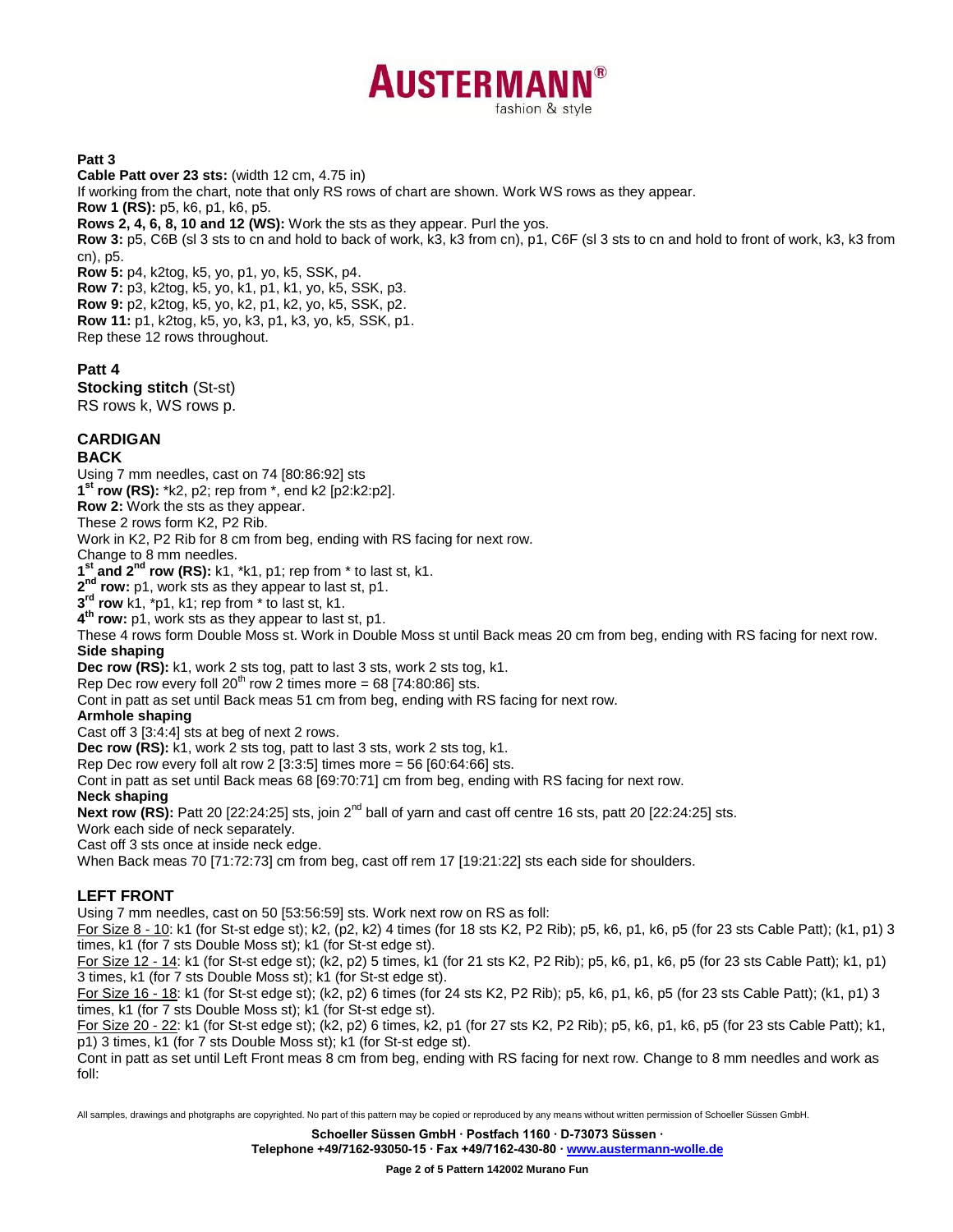**Next row (RS):** k1 (for St-st edge st), (k1, p1) 9 [10:12:13] times, k0 [1:0:1] (for 18 [21:24:27] sts Double Moss st), cont 23 sts Cable Patt, (k1, p1) 3 times, k1 (for 7 sts Double Moss st); k1 (for St-st edge st).

fashion & style

**AUSTERMANN** 

Cont in patt as set, until Left Front meas 20 cm from beg, ending with RS facing for next row.

## **Side shaping**

**Dec row (RS):** k1, work 2 sts tog, patt to end.

Rep Dec row every foll  $20^{th}$  row 2 times more = 47 [50:53:56] sts.

Cont in patt as set until Left Front meas 48 [49:50:51] cm from beg, ending with RS facing for next row.

# **Neck shaping**

**Dec row (RS):** Patt to last 33 sts, work 2 sts tog, pat to end. Cont in patt as set for 1 row without shaping. Rep Dec row. Cont in patt as set for 3 rows without shaping.

Rep these last 4 rows 4 times more, then rep Dec row once more.

AT THE SAME TIME, inc 1 st in Double Moss st after the cable patt every foll  $4<sup>th</sup>$  row 8 times.

Cont in patt as set until Left Front meas 51 cm from beg, ending with RS facing for next row.

## **Armhole shaping**

Cast off 3 [3:4:4] sts at beg next RS row, patt to end.

Patt 1 row without shaping.

**Dec row (RS):** k1, work 2 sts tog, patt to end.

Rep Dec row every foll alt row 2 [3:3:5] times more

Cont in patt as set until Left Front meas 70 [71:72:73] cm from beg, ending with RS facing for next row.

**Next row (RS):** Cast off 21 [23:25:26] sts for shoulder, working k2tog 4 times evenly over the knit sts of the cable sts while casting  $oft = 17$  sts.

## **Border**

Over the rem 17 sts cont in Double Moss st as set for another 8 cm. Place sts on a st holder.

## **RIGHT FRONT**

Using 7 mm needles, cast on 50 [53:56:59] sts. Work next row on RS as foll:

For Size 8 - 10: k1 (for St-st edge st), (k1, p1) 3 times, k1 (for 7 sts Double Moss st); p5, k6, p1, k6, p5 (for 23 sts Cable Patt); p2, (k2, p2) 4 times (for 18 sts K2, P2 Rib), k1 (for St-st edge st).

For Size 12 - 14: k1 (for St-st edge st), (k1, p1) 3 times, k1 (for 7 sts Double Moss st); p5, k6, p1, k6, p5 (for 23 sts Cable Patt); (p2, k2) 5 times, p1 (for 21 sts K2, P2 Rib), k1 (for St-st edge st).

For Size 16 - 18: k1 (for St-st edge st), (k1, p1) 3 times, k1 (for 7 sts Double Moss st); p5, k6, p1, k6, p5 (for 23 sts Cable Patt); (p2, k2) 6 times (for 24 sts K2, P2 Rib), k1 (for St-st edge st).

For Size 20 - 22: k1 (for St-st edge st), (k1, p1) 3 times, k1 (for 7 sts Double Moss st); p5, k6, p1, k6, p5 (for 23 sts Cable Patt); p2, (k2, p2) 6 times, k1 (for 27 sts K2, P2 Rib), k1 (for St-st edge st).

Cont in patt as set, until Right Front meas 20 cm from beg, ending with RS facing for next row.

## **Side shaping**

**Dec row (RS):** Patt to last 3 sts, work 2 sts tog, k1.

Rep Dec row every foll  $20^{th}$  row 2 times more = 47 [50:53:56] sts.

Cont in patt as set until Right Front meas 48 [49:50:51] cm from beg, ending with RS facing for next row.

#### **Neck shaping**

**Dec row (RS):** Patt 29 sts, work 2 sts tog, pat to end. Cont in patt as set for 1 row without shaping. Rep Dec row. Cont in patt as set for 3 rows without shaping.

Rep these last 4 rows 4 times more, then rep Dec row once more.

AT THE SAME TIME, inc 1 st in Double Moss st before the cable patt every foll  $4<sup>th</sup>$  row 8 times.

Cont in patt as set until Right Front meas 51 cm from beg, ending with WS facing for next row.

#### **Armhole shaping**

Cast off 3 [3:4:4] sts at beg next WS row, patt to end.

**Dec row (RS):** k1, work 2 sts tog, patt to end.

Rep Dec row every foll alt row 2 [3:3:5] times more

Cont in patt as set until Left Front meas 70 [71:72:73] cm from beg, ending with WS facing for next row.

**Next row (WS):** Cast off 21 [23:25:26] sts for shoulder, working k2tog 4 times evenly over the knit sts of the cable sts while binding  $off = 17$  sts.

**Border**

Over the rem 17 sts cont in Double Moss st as set for another 8 cm. Place sts on a st holder.

All samples, drawings and photgraphs are copyrighted. No part of this pattern may be copied or reproduced by any means without written permission of Schoeller Süssen GmbH.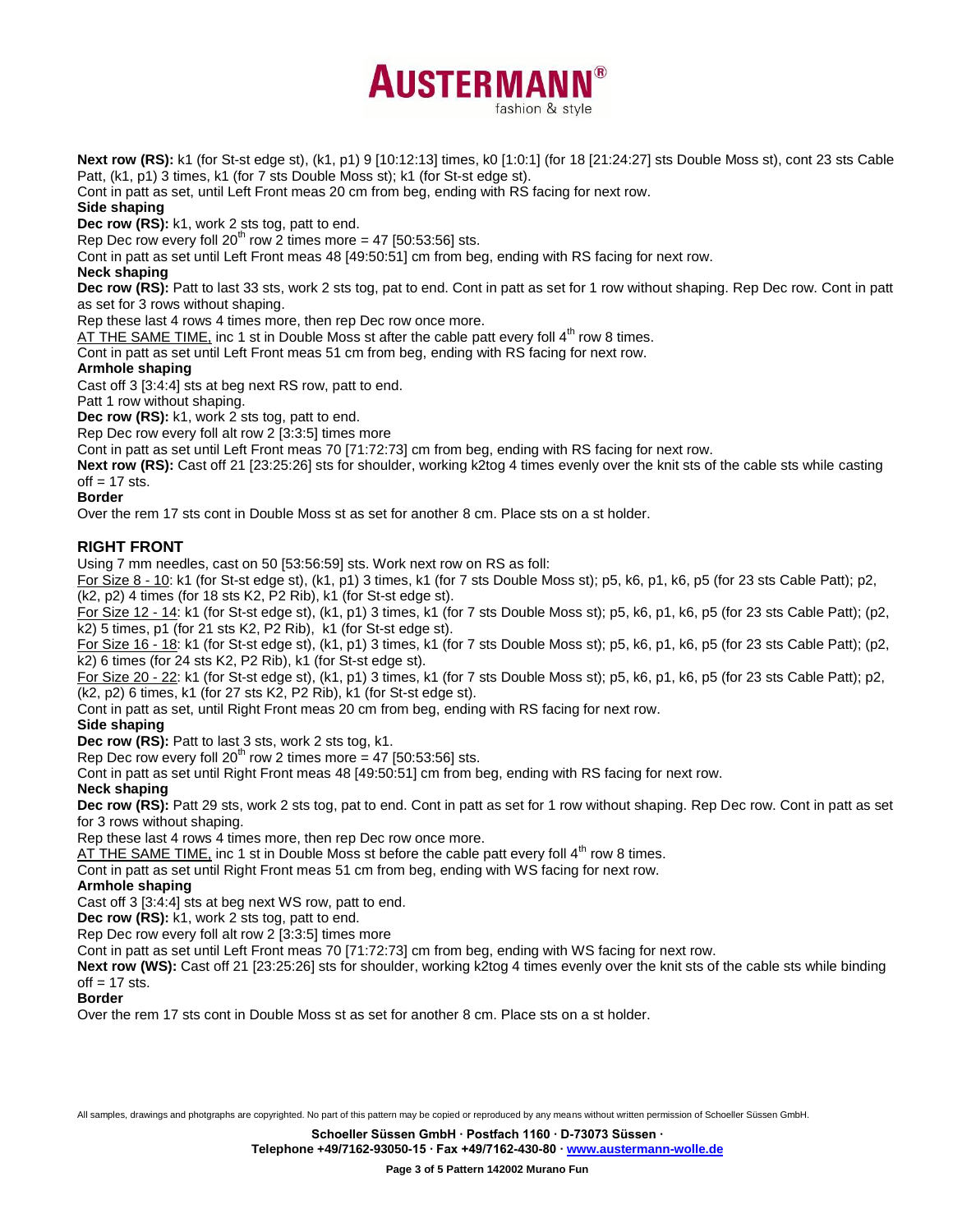

## **SLEEVES (both alike)**

Using 7 mm needles, cast on 43 [43:47:47] sts. Work next row on RS as foll:

For Sizes 8 – 10 and 12 – 14: k1 (for St-st edge st); k1, (p2, k2) 2 times (for 9 sts K2, P2 Rib); p5, k6, p1, k6, p5 (for 23 sts Cable Patt); (k2, p2) 2 times, k1 (9 sts K2, P2 Rib); k1 (for St-st edge st).

For Sizes 14 – 16 and 18 – 20: k1 (for St-st edge st); p1, k2, (p2, k2) 2 times (for 11 sts K2, P2 Rib); p5, k6, p1, k6, p5 (for 23 sts Cable Patt); (k2, p2) 2 times, k2, p1 (11 sts K2, P2 Rib); k1 (for St-st edge st).

Cont in patt as set until Sleeve meas 10 cm from beg, ending with RS facing for next row. Change to 8 mm needles.

Next row (RS): k1 (for St-st edge st); k1, (p1, k1) 4 [4:5:5] times (for 9 [9:11:11] sts in Double Moss st); cont 23 sts Cable Patt; k1, (p1, k1) 4 [4:5:5] times (for 9 [9:11:11] sts in Double Moss st); k1 (for St-st edge st).

Cont in patt as set and inc 1 st each side alternately every foll 8<sup>th</sup> and 6<sup>th</sup> row 8 times [every foll 6<sup>th</sup> row 9 times: every foll 6th row 8 times and every foll  $4^{\text{th}}$  row once:every foll  $6^{\text{th}}$  row 6 times and every foll  $4^{\text{th}}$  row 4 times]. Work inc sts into Double Moss st = 59 [61:65:67] sts.

Cont in patt as set until Sleeve meas 44 [43:42:41] cm from beg, ending with RS facing for next row.

#### **Cap shaping**

Cast off 3 [3:4:4] sts at beg of next 2 rows.

**Dec row (RS):** k1, work 2 sts tog, patt to last 3 sts, work 2 sts tog, k1.

Rep Dec row every foll alt row 10 times more, cast off 3 sts at beg of next 2 rows.

Cont in patt as set until Sleeve meas 58 [57:56:55] cm from beg. Cast off rem 25 [27:29:31] sts, working k2tog 4 times evenly over the knit sts of the cable sts while casting off. Work 2<sup>nd</sup> Sleeve in same way.

#### **FINISHING**

Pin pieces to measurements, cover with clean, damp towels and allow to dry. Join shoulder seams with mattress st. Set in sleeves. Join side and sleeve seams with mattress st. Join open sts on neckband tog. Sew sides of band along back neck.



All samples, drawings and photgraphs are copyrighted. No part of this pattern may be copied or reproduced by any means without written permission of Schoeller Süssen GmbH.

**Schoeller Süssen GmbH ∙ Postfach 1160 ∙ D-73073 Süssen ∙**

**Telephone +49/7162-93050-15 ∙ Fax +49/7162-430-80 [∙ www.austermann-wolle.de](http://www.austermann-wolle.de/)**

**Page 4 of 5 Pattern 142002 Murano Fun**